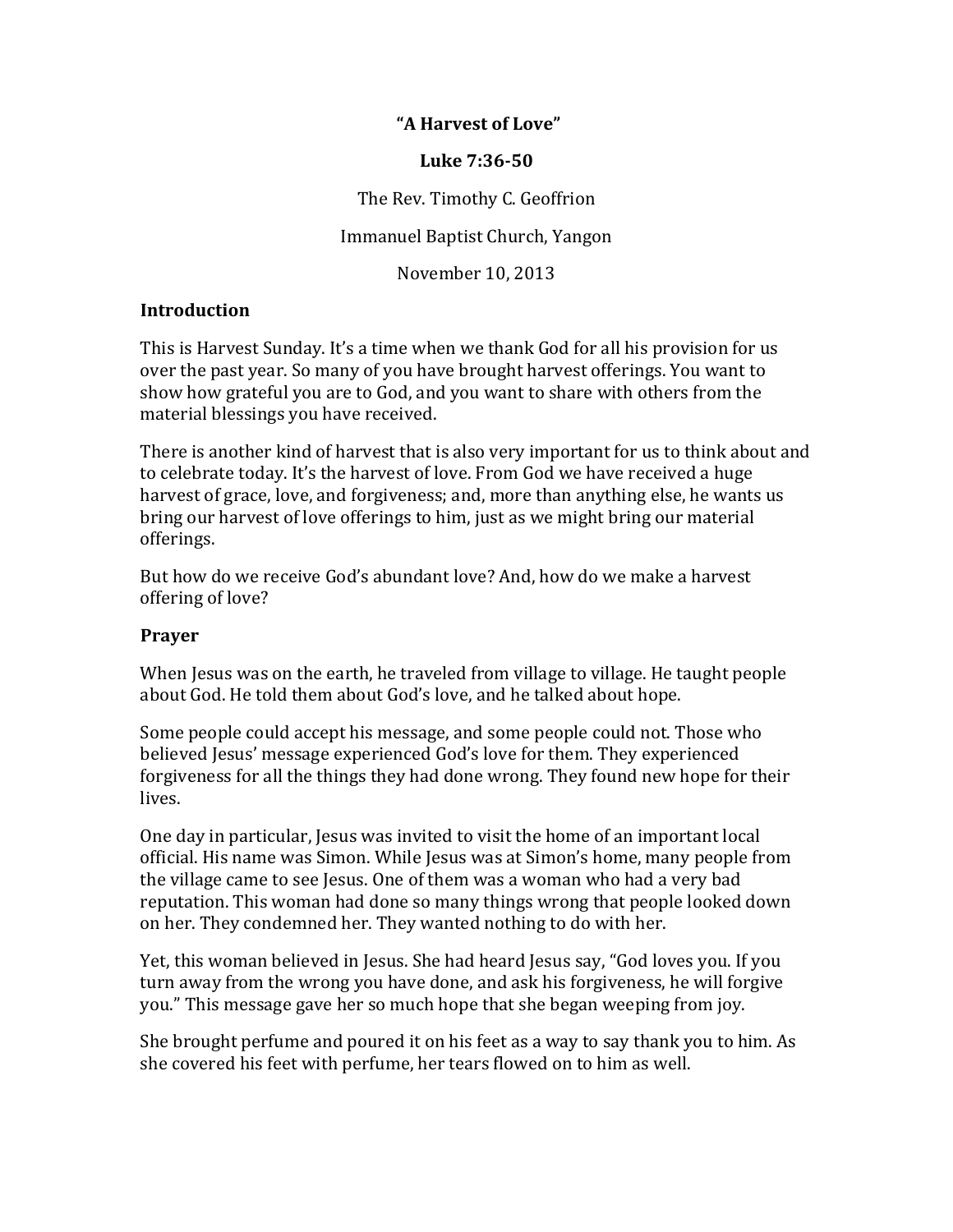Now, Simon was offended when he saw what this woman was doing. He criticized Jesus for letting this woman touch him. Simon was a proud man. But Simon did not realize that his pride was keeping him from experiencing the love of God.

Let's listen to what Jesus said to him.

When Simon, the Pharisee, who had invited him saw this, he said to himself, "If this man were a prophet, he would know who is touching him and what kind of woman she is—that she is a sinner." Jesus answered him, "Simon, I have something to tell you." "Tell me, teacher," he said.

"Two men owed money to a certain moneylender. One owed him five hundred denarii (approximately 10 lakhs), and the other fifty (approx.. 100,000 kyats). Neither of them had the money to pay him back, so he canceled the debts of both. Now which of them will love him more?"

Simon replied, "I suppose the one who had the bigger debt canceled." "You have judged correctly," Jesus said.

Then he turned toward the woman and said to Simon, "Do you see this woman? I came into your house. You did not give me any water for my feet, but she wet my feet with her tears and wiped them with her hair. You did not give me a kiss, but this woman, from the time I entered, has not stopped kissing my feet. You did not put oil on my head, but she has poured perfume on my feet.

Therefore, I tell you, her many sins have been forgiven—for she loved much. But he who has been forgiven little loves little."

Then Jesus said to her, "Your sins are forgiven." (Luke 7:36-48)

# **Application**

Do you understand what this story is saying to us? The more we have done wrong, the more we can appreciate God's forgiveness. The more we realize how much we need God, the more joy we will feel when we believe God has forgiven us.

This story is not a story about a man and woman. This is a story about two types of people. One type of person is like Simon—proud, self-righteous, and closed. He was not aware of how much he needed God's grace and forgiveness. As a result, he could not appreciate Jesus. And he could not experience the depth of God's love.

The woman represents a second type of person—broken, humble, and open. She knew very well how much she needed God's grace and forgiveness. Her tears showed how grateful she was for God's love. Her tears showed that she loved Jesus, very, very much in return for all that God was doing for her through Jesus.

Sometimes people think that they don't deserve God's love and forgiveness. Sometimes people think that they have done too many things wrong or that they are